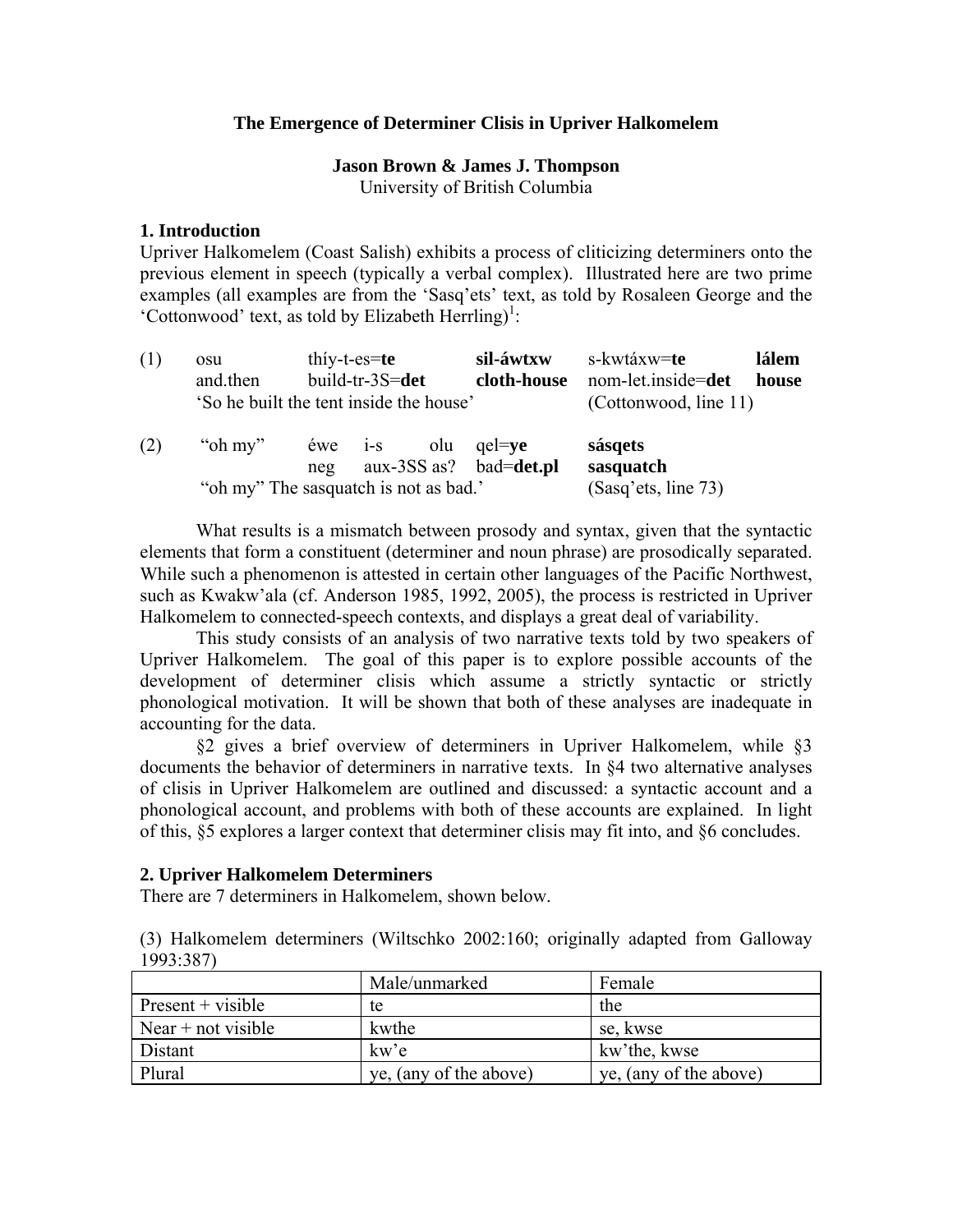Determiners semantically encode features for gender, number, "visibility", and location. Their prosodic behavior has not been described in very much detail.

While there are numerous determiners available in the language, very few are used in spontaneous speech. For example, in the Sasq'ets text, only the determiners te, ve, and kwe are used. The following illustrates the frequency of use for each text analyzed:

| Form | Frequency in text |
|------|-------------------|
| tе   |                   |
| ve   |                   |
| kw'e |                   |

(4) Textual Frequency of Upriver Halkomelem Determiners

It can be pointed out here that *te* is used an overwhelming majority of the time in these texts, perhaps due to the fact that it is an unmarked form (note also the unmarked status of ye and  $kw'e$ ).

#### **3. Textual Cases of Determiner Clisis**

It is observed that in texts, such as narratives, determiners exhibit unexpected behaviors. For instance, the examples below illustrate how determiners tend to encliticize onto a preceding element:

| (5) | su<br>and then                                                               | me                | $xw$ í=te<br>come wake.up=det man | swiyeqe |                                                        |                                                                                    |
|-----|------------------------------------------------------------------------------|-------------------|-----------------------------------|---------|--------------------------------------------------------|------------------------------------------------------------------------------------|
|     | 'and then the man woke up'                                                   |                   |                                   |         |                                                        | (Sasq'ets line 5)                                                                  |
| (6) | te-wát-es<br>somebody det clear-trans=det<br>'Somebody cleared our door'     | kw'e til-t=te     |                                   |         | teqtál-tset<br>$door-1pl$                              | (Sasq'ets line 27)                                                                 |
|     |                                                                              |                   |                                   |         |                                                        |                                                                                    |
| (7) | xwem<br>possible                                                             | kw'e-s<br>det-nom |                                   |         | xwemá-s=te teqtál-tset<br>open-3s= $det$ door-1pl.poss | 'It's possible to open our door again' ("We can open our door") (Sasq'ets line 28) |
| (8) | lhxe::lexw<br>osu<br>and so stand<br>'So the man was standing by the window' |                   | swiyeqe<br>te<br>det<br>man       |         | $li=te$ skwchós-tel<br>$prep = det$                    | window<br>(Sasq'ets line 62)                                                       |

What results is a mismatch between prosody and syntax, given that the syntactic elements forming a constituent (determiner and noun phrase) are prosodically split. This situation is shown in examples  $(1)$  and  $(2)$ , repeated below as  $(9)$  and  $(10)$  with brackets to illustrate the different groupings (square brackets indicate syntactic constituency, while curly brackets show prosodic constituency).

| $(9)$ osu | $\{$ thíy-t-es= $[$ te $\}$ | $sil-áwtxw$ | $\{s\text{-}kwtáxw = [te]\}$                             | lálem] |
|-----------|-----------------------------|-------------|----------------------------------------------------------|--------|
| and then  | $\{build-tr-3S = [det]\}$   |             | cloth-house $\{nom-let \in inside = \lceil det \rceil\}$ | house] |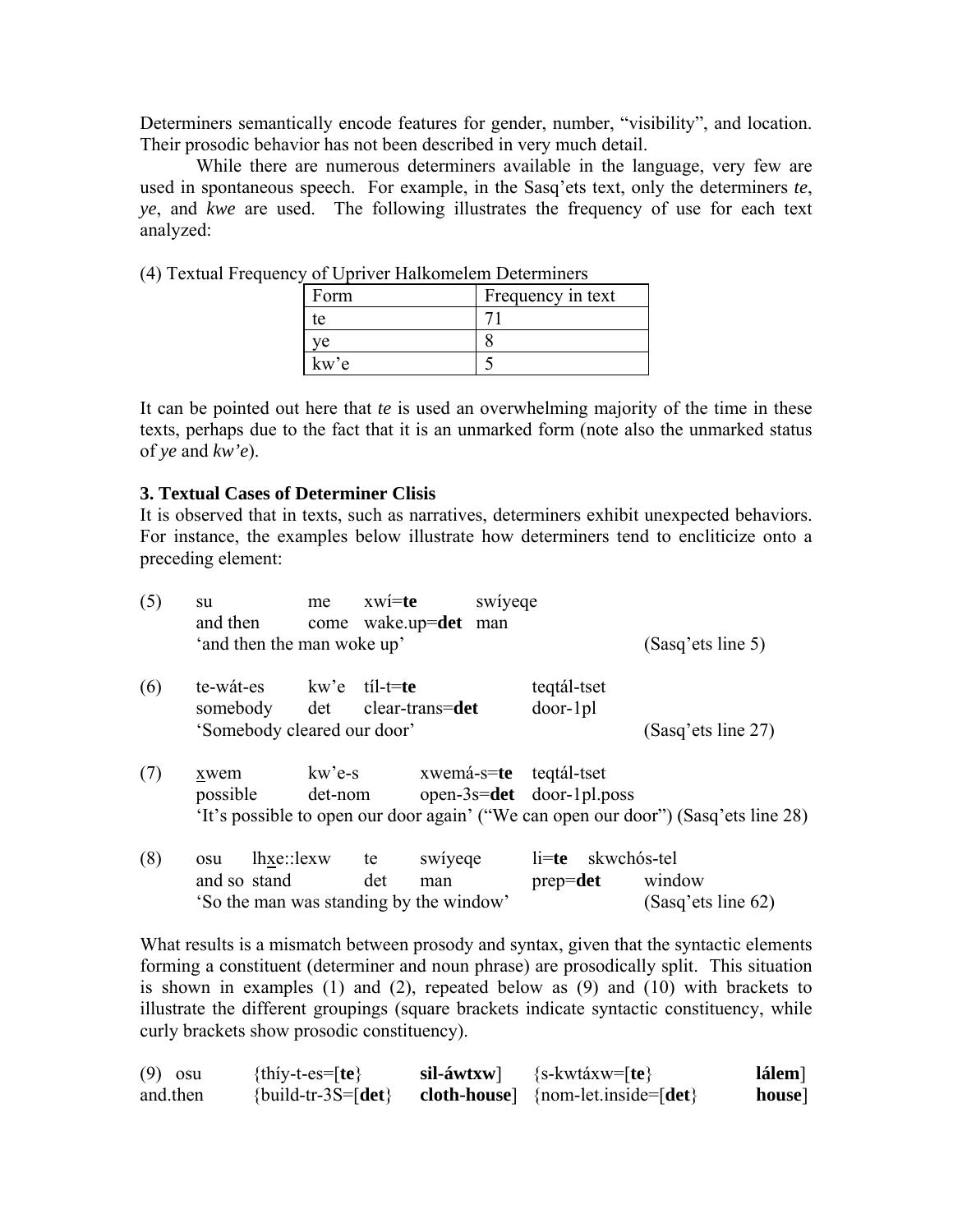| $(10)$ "oh my" éwe |     | $1-S$ | olu $\{qel = [ye\}$                            | sásqets] |
|--------------------|-----|-------|------------------------------------------------|----------|
|                    | neg |       | aux-3SS as? {bad= $\text{[det.pl]}$ sasquatch] |          |

 While such a phenomenon is attested in certain other languages of the Pacific Northwest, such as Kwakw'ala and languages in the Tsimshianic family, no mention has been made of the process in Salish languages. The Kwakw'ala case is well known, and examples are presented below:

| (11) | Nep'id-i-da<br>throw-SUBJ-ART         | gənanəm-xa $guk$ <sup>w</sup> sa<br>child-OBJ | house-INSTR rock | t'isam                                   |                     |
|------|---------------------------------------|-----------------------------------------------|------------------|------------------------------------------|---------------------|
|      | 'The child threw a rock at the house' |                                               |                  |                                          | (Anderson 1985:166) |
| (12) | yəlk <sup>w</sup> əmas= <b>ida</b>    | $bag^{\rm w}$ anəma= <b>x-a</b>               |                  | 'watsi= $s-a$ $q^{\rm w}a x \lambda u x$ |                     |
|      | cause hurt-DEM                        | man-OBJ-DEM                                   |                  | dog-INST-DEM stick                       |                     |
|      | The man hurt the dog with the stick'  | (Anderson 2005:16)                            |                  |                                          |                     |

Anderson notes that although the determiner "provides case marking and deictic information about the nominal that follows, it attaches phonologically to the *preceding* word, regardless of that word's syntactic affiliation." (2005:16-17; emphasis in original). As Jackendoff (1997:112) has additionally noted, "This looks so strange because it is a massive violation of the overwhelming preference for syntactic words to correspond to phonological words." There is a similar phenomenon found in Tsimshianic languages. For instance, in Gitksan, the "connectives", which encode certain properties of noun phrases, are enclitic to the verbal complex rather than prosodically affiliated with the noun phrase (Rigsby 1986):

(13) Had-ixs=hl gat=gi swim=CNN man=DIST 'The man swam' (Rigsby 1986:277)

 In contrast to these other cases, the process is restricted in Upriver Halkomelem to connected-speech contexts, and displays a great deal of variability. Furthermore, there are numerous cases where a determiner will *not* encliticize onto a preceding host. For example:

| (14) | su<br>and then<br>'and then their fire went out' | le le<br>aux | tl'ékw'el<br>go.out |       | te<br>det | heyqw-s<br>fire-3rd.poss 3rd pron | álhtel<br>(Sasq'ets, line 3) |
|------|--------------------------------------------------|--------------|---------------------|-------|-----------|-----------------------------------|------------------------------|
| (15) | s-pipew<br>nom-freeze.dim                        |              | ve<br>det.pl tree   | thqát |           |                                   |                              |
|      | 'the trees were frozen'                          |              |                     |       |           |                                   | (Cottonwood, line 2)         |

While at first glance this variability appears to suggest unconstrained optionality in rapid speech, the phenomenon is robust enough to warrant an explanation. We will therefore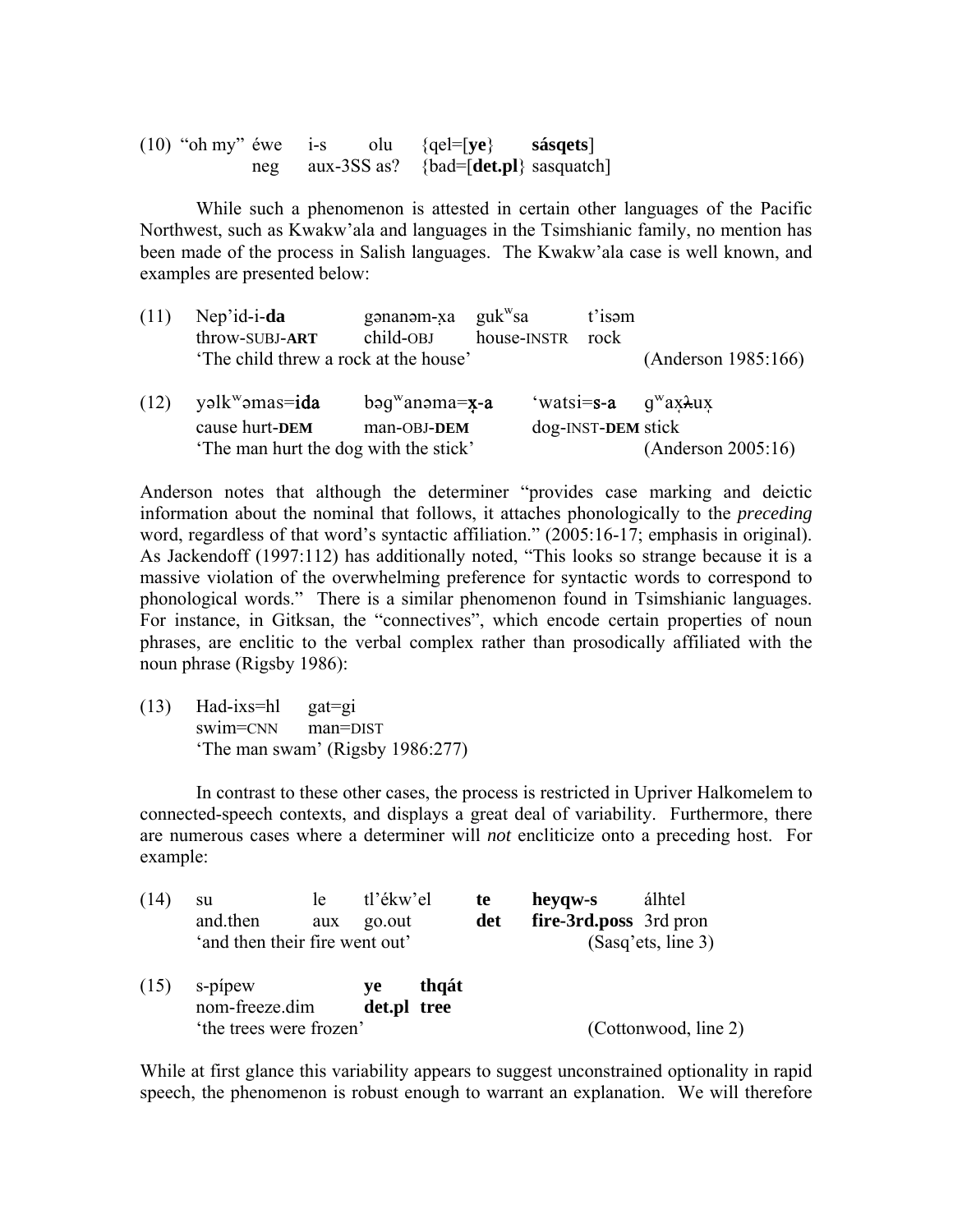develop two accounts of potential sources of cliticization and test them against the available data.

## **4. Two Possible Analyses**

In this section we outline two possible analyses for the determiner clisis phenomena in the language. One possible account involves the determiner being grammaticalized as a part of the verbal complex, perhaps as an agreement morpheme. An alternative account would view the clisis as a phonological phenomenon, driven by the conditions on stress or prominence in the language and restricted to connected-speech contexts. Both of these analyses are outlined below.

## **4.1. A Morphosyntactic Account**

A potential syntactic account of determiner clisis in Upriver Halkomelem would view the determiners as undergoing a diachronic change whereby they are being reanalyzed as components of the verb phrase, rather than as specifiers to the following noun phrase. This grammaticalization of the determiners would potentially result in something like an agreement marker on the predicate.

 There are, however, three broad criticisms to be leveled at this sort of account. The first complication comes from the existence of an agreement system with properties very much unlike those displayed by the elements under consideration here. For instance, while the determiner system tracks gender, number, and 'deictic' properties of noun phrases, the agreement system tracks person and number features. The syntactic distributions are also quite different. Agreement morphology must be located on complementizer, mood, or verbal heads (Wiltschko 2003), while, as we shall see, determiners are not so constrained. Finally, there are two series of agreement morphemes whose appearance depends on clause type. Determiners, on the other hand, do not vary from one clause type to the other. While it is still possible that, despite these marked differences, the determiners have in fact been subsumed into the agreement system (perhaps as an early stage of a process that would see the two sets ultimately fused), we think this is unlikely. Further reasons to doubt this are adduced below.

 There are also clitic-host dynamics which cast doubt on the morphosyntactic account, as there are examples with preceding elements which are not verb phrases. For instance, (16) illustrates a determiner which has encliticized onto a preposition.

| (16) | - 11                                          | ye si-l-yólexwe lo-lets'e |                                          | álhtel | $l$ i=te     | lálém |
|------|-----------------------------------------------|---------------------------|------------------------------------------|--------|--------------|-------|
|      | aux                                           |                           | det.pl old.people.pl one.redup. 3rd.pron |        | $prep = det$ | house |
|      | the old people, they were alone in the house' |                           | (Sasq'ets line 2)                        |        |              |       |

At this point it may be argued that the determiner will encliticize onto preceding elements which are predicative in nature, or that are case assigners. However, there is additional evidence which suggests that this is not the case. For example, in (17) the determiner is enclitic to a nominal complex. The nominal status of this element is confirmed by the possessive marker which is suffixed to it.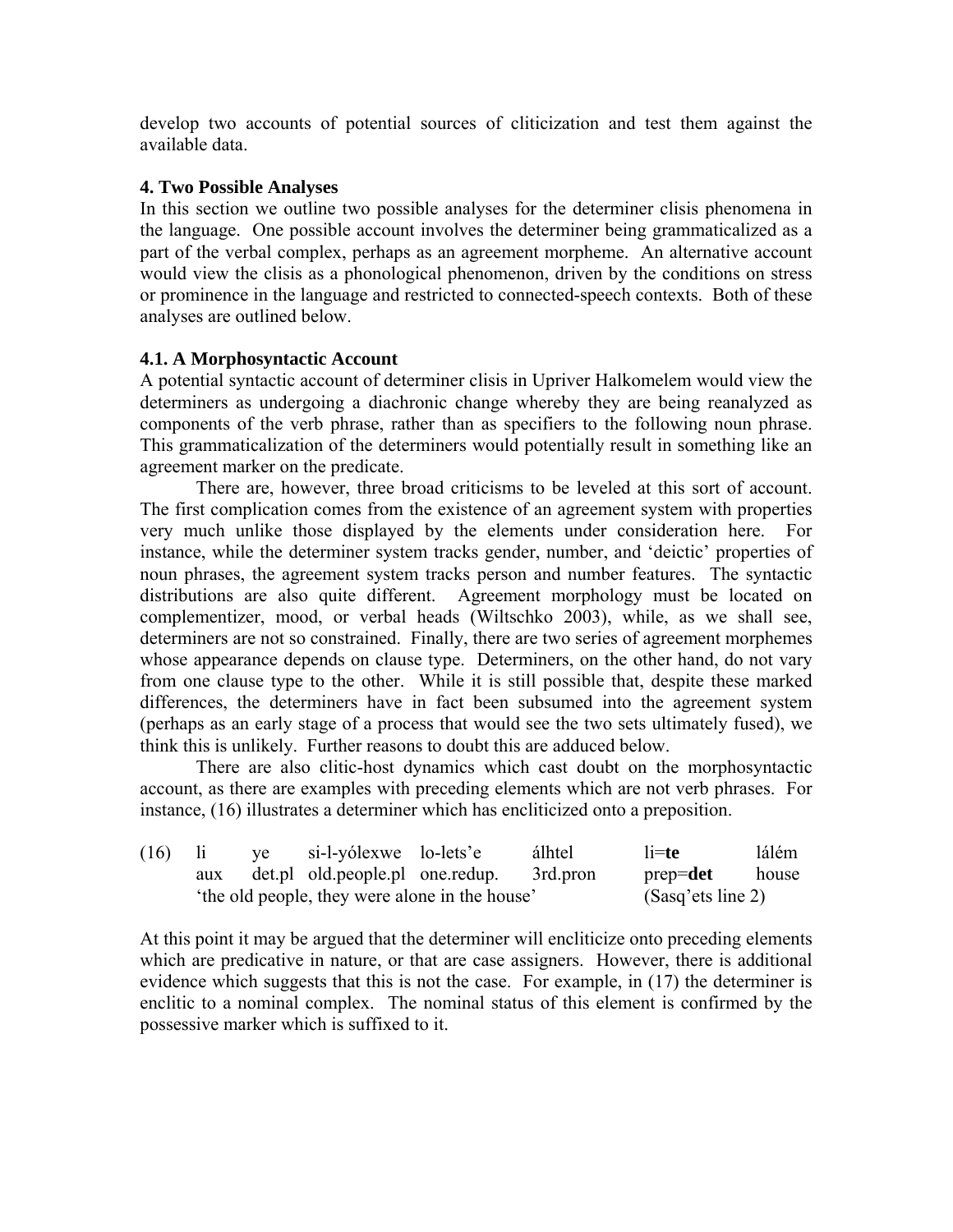| (17)                                | lepexw | $l$ <i>i</i> =te | axelesmel-s=te                   | xélh               |
|-------------------------------------|--------|------------------|----------------------------------|--------------------|
|                                     | thump  |                  | prep=det front-of-house-poss=det | door               |
| 'it thumped in front of their door' |        |                  |                                  | (Sasq'ets line 21) |

 Since there is no consistent syntactic category that serves as a host to enclitic determiners, it seems highly unlikely that determiner clisis is syntactically motivated in the language. We turn next to the possibility that the process is phonologically motivated.

### **4.2. A Prosodic Account**

Having shown a likely syntactic account to be insufficient in characterizing Upriver Halkomelem clisis, we will attempt in this section to construct a plausible prosodic account. As is often the case with functional elements, the determiners in Upriver Halkomelem are phonologically weak, consisting of a single open syllable headed by a schwa. We will explore the hypothesis here that the process of determiner clisis in Upriver Halkomelem is a product of the word-level stress system of the language, which would be viewed as being extended to a larger prosodic and morphological domain in running speech. The effect of this extension is a pressure towards incorporating determiners into the computation of stress when it results in a preferred metrical structure.

 In all of the cases seen thus far, a determiner has encliticized onto a preceding element when the preceding vowel was a full vowel. This is again illustrated in (18-19).

| (18) | xwem     | kw'e-s  | xwemá-s=te teqtál-tset                                           |                           | (Sasq'ets, line 28) |
|------|----------|---------|------------------------------------------------------------------|---------------------------|---------------------|
|      | possible | det-nom |                                                                  | open-3s=det door-1pl.poss |                     |
|      |          |         | 'It's possible to open our door again.' ("We can open our door") |                           |                     |

| (19) | le le | kw'áts lam= <b>te</b>    | tegtál | (Sasq'ets, line 42) |
|------|-------|--------------------------|--------|---------------------|
|      | aux   | look dir= <b>det</b>     | door   |                     |
|      |       | He looked out the door.' |        |                     |

In cases where a reduced vowel precedes, there are examples where no clisis occurs:

(20) det preceded by reduced vowel

 me kw'ets-l-óxw-es **kw'e** tewátes (Sasq'ets, line 15) come see-trans-1pl.o-3rds **det** somebody 'Somebody has seen us'

(21) "oh my " xete, su xwmá-x-es **te** xálh (Sasq'ets, line 26) say so open-trans-3erg **det** door "oh my", he said. So he opened the door.'

This pattern is mirrored by the stress pattern of the language, whereby full vowels will receive primary stress; otherwise, *ceteris paribus*, a trochaic pattern will emerge such that a series of reduced vowels (or schwa, represented orthographically by unstressed <*e>*) will be footed as  $(2, 9)$  (see Bianco 1998 and Shaw et al. 1999 for the stress patterns in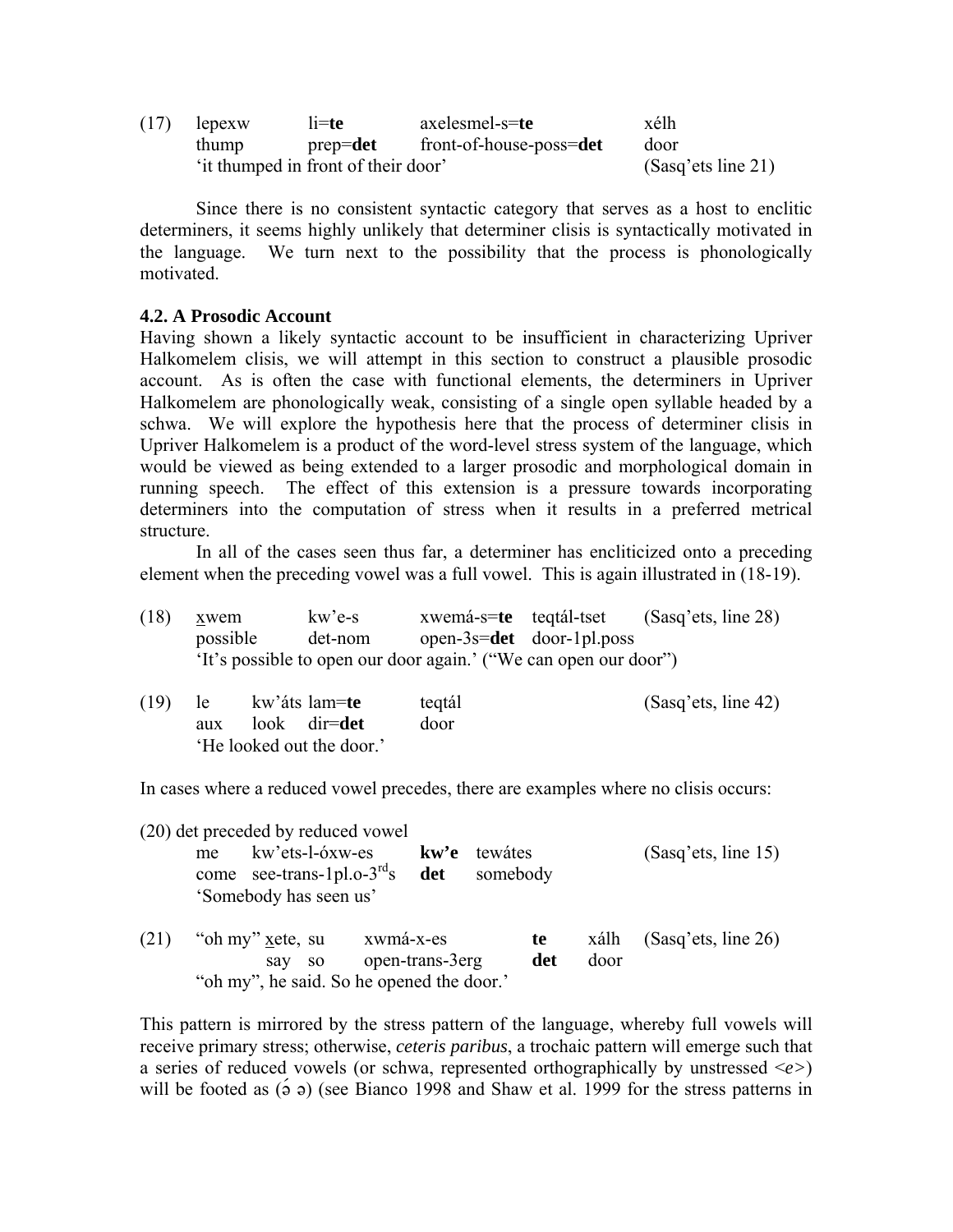other dialects, as well as Bar-El & Watt 1998 for a similar analysis of Squamish).

 Under this analysis, it is assumed that in the default case, syntactic constituency will be respected by prosodic constituency. However, there are two conditions under which this approach predicts enclisis to occur – a noun with a full vowel in the initial syllable will tend to repel the determiner, and a full vowel in the final syllable of the preceding word will tend to attract the determiner. The former case reflects a tendency to maintain a trochaic rather than iambic footing; the latter reflects a tendency to compose well-formed trochaic feet from full vowels and stray schwas. A further prediction is that a reduced vowel in the preceding word (which ends in a well-formed foot), and a full vowel in the following noun will derive ambivalent results. This is the case in examples such as (22-23).

| (22) | su                              | qól-em |                   | te | máqa     |                            |                     |
|------|---------------------------------|--------|-------------------|----|----------|----------------------------|---------------------|
|      | <sub>SO</sub>                   |        | scoop-intrans det |    | snow     |                            |                     |
|      | 'So they scooped up some snow.' |        |                   |    |          | (Sasq'ets, line 35)        |                     |
| (23) | xete                            | te     | swiyege           |    | "ewete-l | $lhq'$ é-l-exw''           |                     |
|      | say                             | det    | man               |    |          | neg-1sg.subj know-trans-30 |                     |
|      | 'The man said: "I don't know.". |        |                   |    |          |                            | (Sasq'ets, line 32) |

If this is indeed the mechanism behind Upriver Halkomelem clisis, we should expect clisis wherever the determiner follows a word ending with a stressed vowel, and variability after words ending with an unstressed vowel. This variability should reflect the possibility of clisis being employed as a strategy for optimal footing at the word level. These predictions are summarized in the table below.

(24) Predicted typology of clisis on prosodic account

| prediction<br><u>det</u><br>post-s<br>pre-s                                        |  |
|------------------------------------------------------------------------------------|--|
| clisis<br>schwa<br>stress<br>stress                                                |  |
| clisis<br>schwa<br>non-stress<br>stress                                            |  |
| variable*<br>schwa<br>non-stress<br>stress                                         |  |
| variable*<br>schwa<br>non-stress<br>non-stress                                     |  |
| *variability should depend on the possibility of the preceding syllable forming an |  |
| optimal foot with <i>its</i> preceding syllable                                    |  |

As it happens, these clear-cut predictions are not borne out. The next table gives the numbers for the determiners in the two texts represented in this study.

(25) Actual distribution of Upriver Halkomelem clitics

a. 'expected' cases

|              | Tokens | Clitics |
|--------------|--------|---------|
| 'Sasqets'    |        | 10      |
| 'Cottonwood' |        |         |
| Totals       |        | 15      |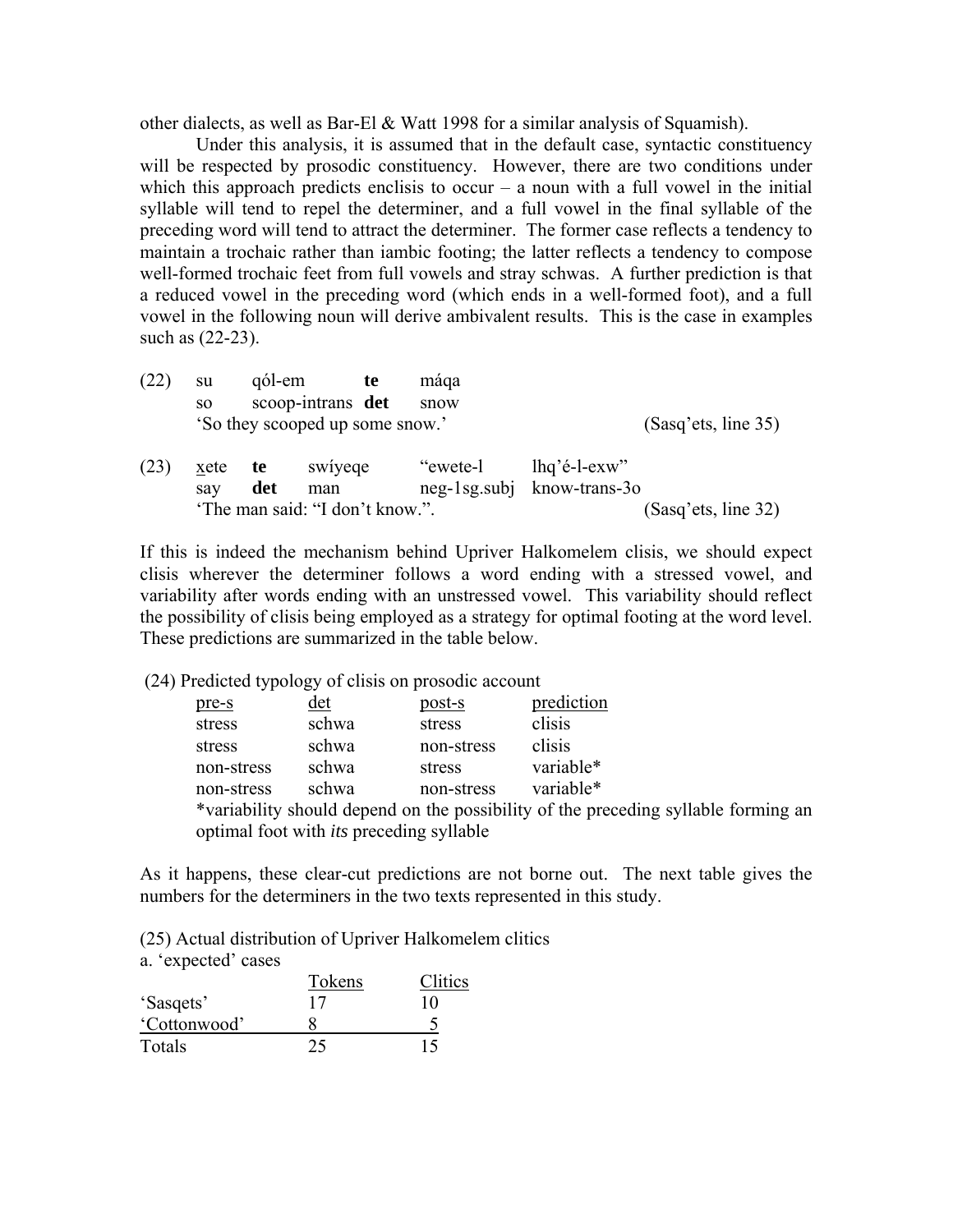b. 'ambivalent' cases

|              | Tokens | Clitics |
|--------------|--------|---------|
| 'Sasqets'    | 34     |         |
| 'Cottonwood' |        |         |
| Totals       |        | 16      |

It quickly becomes clear that the extended footing hypothesis does not make the correct predictions. There is a high degree of variability in the case that is meant to be most favorable to clisis, although those cases are predicted to be relatively invariant. While variability is expected when an unstressed syllable precedes the determiner, the variability that is displayed does not correlate with the predicted factors. Thus, the attempt to reduce Upriver Halkomelem determiner clisis to an extension of word level footing does not capture the attested patterns.

#### **4.3 Summary**

We have so far explored two potential analyses of Upriver Halkomelem determiner clisis – a morpho-syntactic analysis in which the determiner system is being absorbed into the agreement system, and a prosodic analysis in which the phonologically weak determiners are commandeered by the word level footing strategies of the language in connected speech contexts. Both of these accounts were found lacking in crucial respects. While this does not guarantee that there is *no* adequate account that appeals only to syntactic or prosodic mechanisms, we assume at this point that such is indeed the case. In the next section, we extend the domain of inquiry to the auxiliary system, where similar cliticizing behavior is exhibited.

#### **5. A larger context?**

Thus far, we have considered only the behavior of determiners in discourse situations. Neither of the proposed solutions are capable of generating the type of behavior we have seen. It is possible, though, that the real generalization lies beyond the limited domain we have considered thus far. In this section we consider a further context in which similar behavior is exhibited, this one involving some of the auxiliaries.

 Upriver Halkomelem employs two separate sets of auxiliaries which have distinct syntactic distributions and semantic functions (see Galloway 1993 for a discussion). These are shown below.

|              | (26) Upriver Halkomelem auxiliaries (from Galloway 1993:359) |                                  |     |                         |
|--------------|--------------------------------------------------------------|----------------------------------|-----|-------------------------|
| $me \sim mi$ | come to'                                                     | from the full form $emi \sim mi$ |     | 'come'                  |
| le           | 'go, go to, going to' from the full form                     |                                  | lam | $\degree$ go(ing) (to)' |
| $\mathbf{i}$ | 'here'                                                       |                                  |     |                         |
| $\mathbf{1}$ | 'there'                                                      |                                  |     |                         |

While one auxiliary (*lam*) does not appear to engage in clisis, the others (*me,li,i*) seem to exhibit the same sort of gradient cliticization we have noted in the determiner system.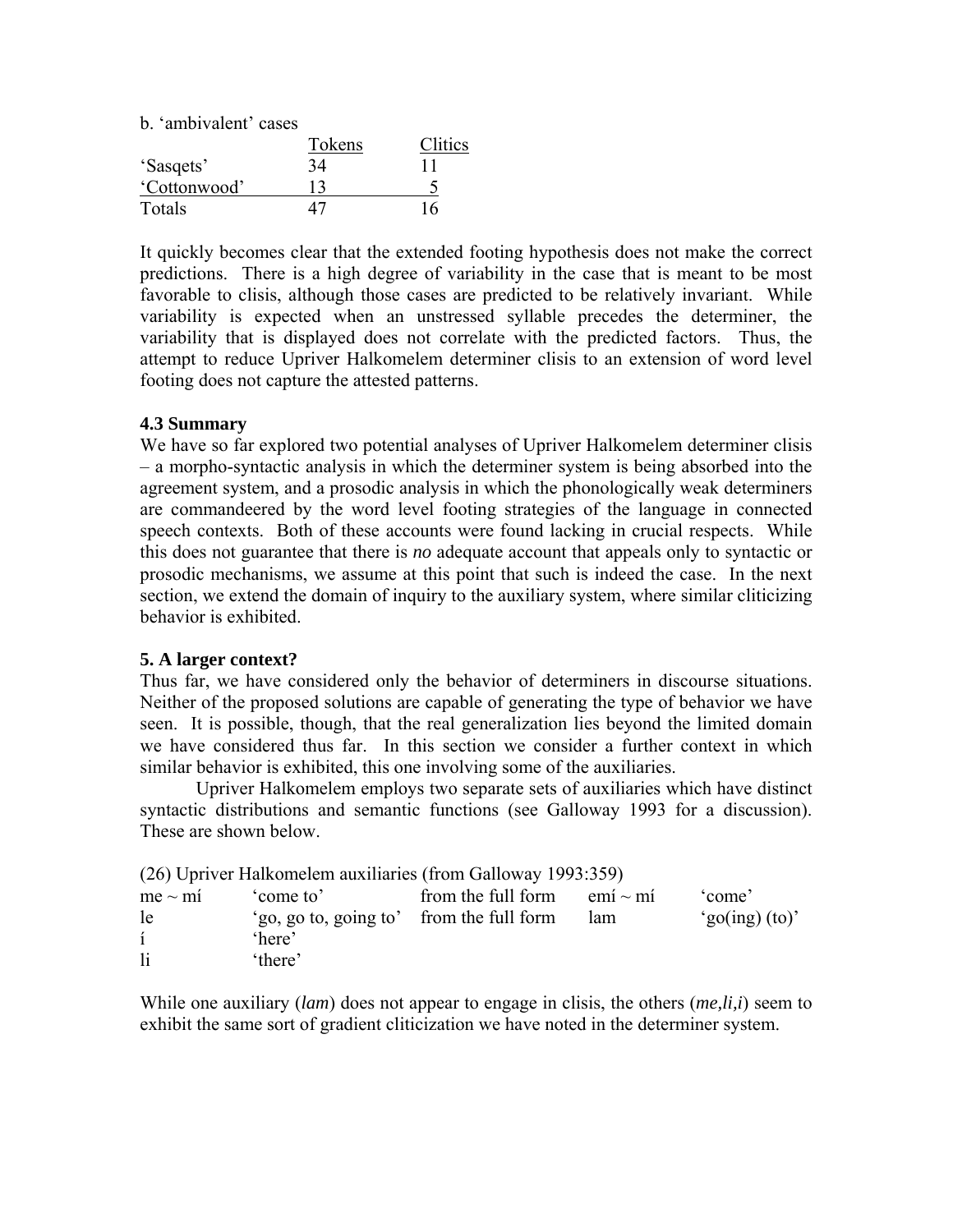| (27 | kwú-t-es                           | te      | steliq'éyus=the |           |                  | xwelitem     |
|-----|------------------------------------|---------|-----------------|-----------|------------------|--------------|
|     | take-tr-3S                         | det     | horse=det.fem   |           |                  | white.person |
|     | qesu=me<br>and then=aux take-tr-3S | má-x-es |                 | te<br>det | $thq$ át<br>tree |              |

 He fetched the white person's horses and then he took the tree away… (Cottonwood, lines 14-15)

As shown in (27), auxiliaries that are following a sentential conjunction will in some instances encliticize. While it is certainly possible that the behavior of determiners and of auxiliaries is unrelated, we suspect that a unified account is in order. If this is so, it would seem that the pauses come 'in the wrong places' (Donna Gerdts, p.c.). Rather than lining the prosodic boundary up with a major syntactic constituent, the intonation unit includes the first element of the following constituent to the exclusion of the rest.

 This suggests that what may be at work here is something operating on a higher level, on the order of information structure, discourse-level intonation units (Chafe 1994), or processing strategies (Bybee 2001). For instance, the encliticization exhibited by the determiners and auxiliaries in Upriver Halkomelem may be instances of the process of "chunking" discussed by Bybee. As Bybee states,

 "The production of linguistic material is not neutral with respect to directionality. Since one word follows another in a temporal sequence, it is plausible to suppose that the tendency to chunk as much material as possible proceeds in the same direction as production. Thus, given a word as a starting point, as much material as possible is pulled in after, or from the right of, that word. It is possible, then, that chunking favors situations where the first element is highly predictive of the second element" (2001:163-164).

Such a process may very well be at work in the language. A determiner (in this case most specifically *te*) will typically follow a verbal complex, and thus is likely to be chunked with that verbal complex. The result of this chunking could perhaps then serve as a pause point.

 All speculation aside, clearly more work is needed to establish just what the generalizations are, and to see if there is indeed something systematic about the behavior of determiners and auxiliaries at one or both of these levels.

### **6. Conclusion**

This paper has illustrated some of the unexpected behaviors of determiners in Upriver Halkomelem spoken narratives. One of these behaviors is the tendency to encliticize onto a preceding element. A syntactic analysis was offered that keyed in on the agreement-like properties of the determiner system, but it was shown to be inadequate. A prosodic account was also offered, one based on the word-level footing strategies of the language and the system that would emerge if the parsing mechanisms were able to coopt the determiners as weak elements of feet. This too was shown to be inadequate.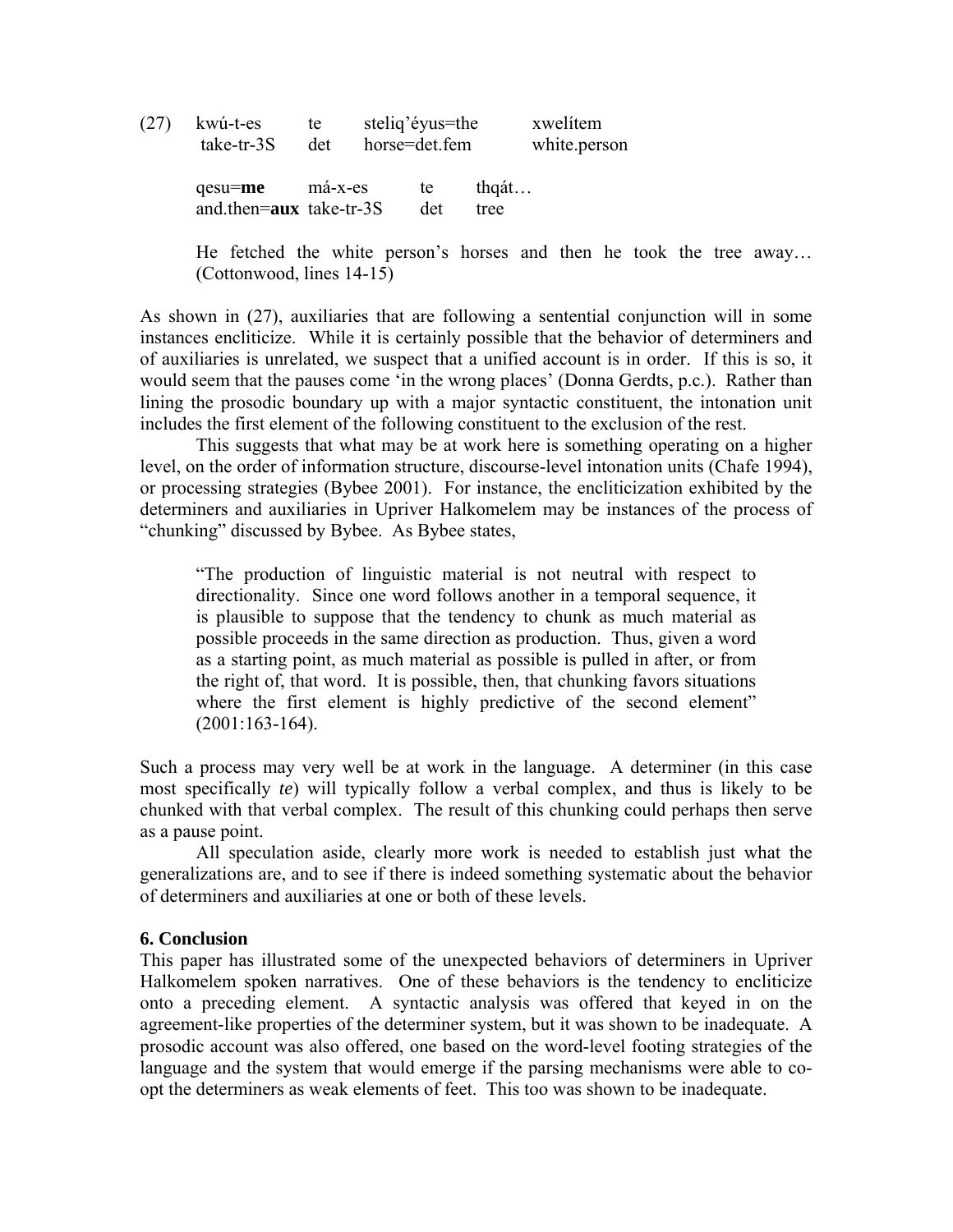Then further findings involving the auxiliary system were reported, a system which also takes part in the cliticization processes in discourse contexts. The connectedspeech status of this process indicates that this may have to do with some higher-level mechanisms centered on information structure or discourse-level intonation units. While it is likely on such an account that this is a stable system, it may also be that such mechanisms could be motivating a diachronic change whereby determiners and auxiliaries will consistently be enclitics to a preceding element (as is the case in languages such as Kwakw'ala; cf. Anderson 1985).

 Finally, it is a noteworthy discovery that other dialects of Halkomelem display similar properties, such as Cowichan (Donna Gerdts, p.c.), and that the same is true for other closely related Coast Salish languages, such as Sencoten (Benner, 2006). We speculate that further investigation into determiner clisis within Upriver Halkomelem, as well as in these neighboring dialects and languages will provide further clues as to how clisis operates, what governs variability in certain contexts, and also whether this is a diachronic change in progress.

#### **Notes**

\*Thanks to Martina Wiltschko and Strang Burton, Donna Gerdts and the audience at WAIL 2006 for comments. Many thanks go to Dr. Elizabeth Herrling for teaching us about her language, and to the Sto:lo Nation for making the narrative texts available. Research was made possible through a SSHRC grant (410-2002-1078) awarded to Martina Wiltschko (principal investigator).

1. The Upriver Halkomelem forms are presented in the official orthography used by the St'ó:lô people. The key to the orthography of Upriver Halkomelem is as follows  $a = \alpha$  or  $\varepsilon$ ; ch = tf, ch' = tf', e (between palatals) =  $\iota$ , e (between labials) =  $\upsilon$ , e (elsewhere) =  $\varphi$ , lh  $= 4$ ,  $o = a$ ,  $\tilde{o} = o$ ,  $xw = xw$ ,  $x = x$ ,  $y = j$ ,  $sh = f$ ,  $th = \theta$ ,  $th' = t\theta'$ ,  $tl' = t\theta'$ ,  $ts = c$ ,  $ts' = c'$ ,  $x = t$ x or xj, xw = xw, ' = ?,' = high pitch stress, = mid pitch stress (see Galloway 1980 for discussion). Original data are used with permission of the Stó:lô Nation language program.

#### **References**

- Anderson, Stephen R. 1985. Inflectional morphology. In Timothy Shopen (ed.), *Language typology and syntactic description, Vol. 3*, 150-201. Cambridge, Cambridge University Press.
- Anderson, Stephen R. 1992. *A-morphous morphology*. Cambridge: Cambridge University Press.
- Anderson, Stephen R. 2005. *Aspects of the theory of clitics*. Oxford: Oxford University Press.
- Bar-el, Leora & Linda Tamburri Watt. 1998. What determines stress in Skwxwúmesh (Squamish)? In *Papers for the 33rd International Conference on Salish and Neighboring Languages*, University of Washington, pp. 407-427.
- Benner, Allison. 2005. The prosody of SENCOTEN: a pilot study. Paper presented at the